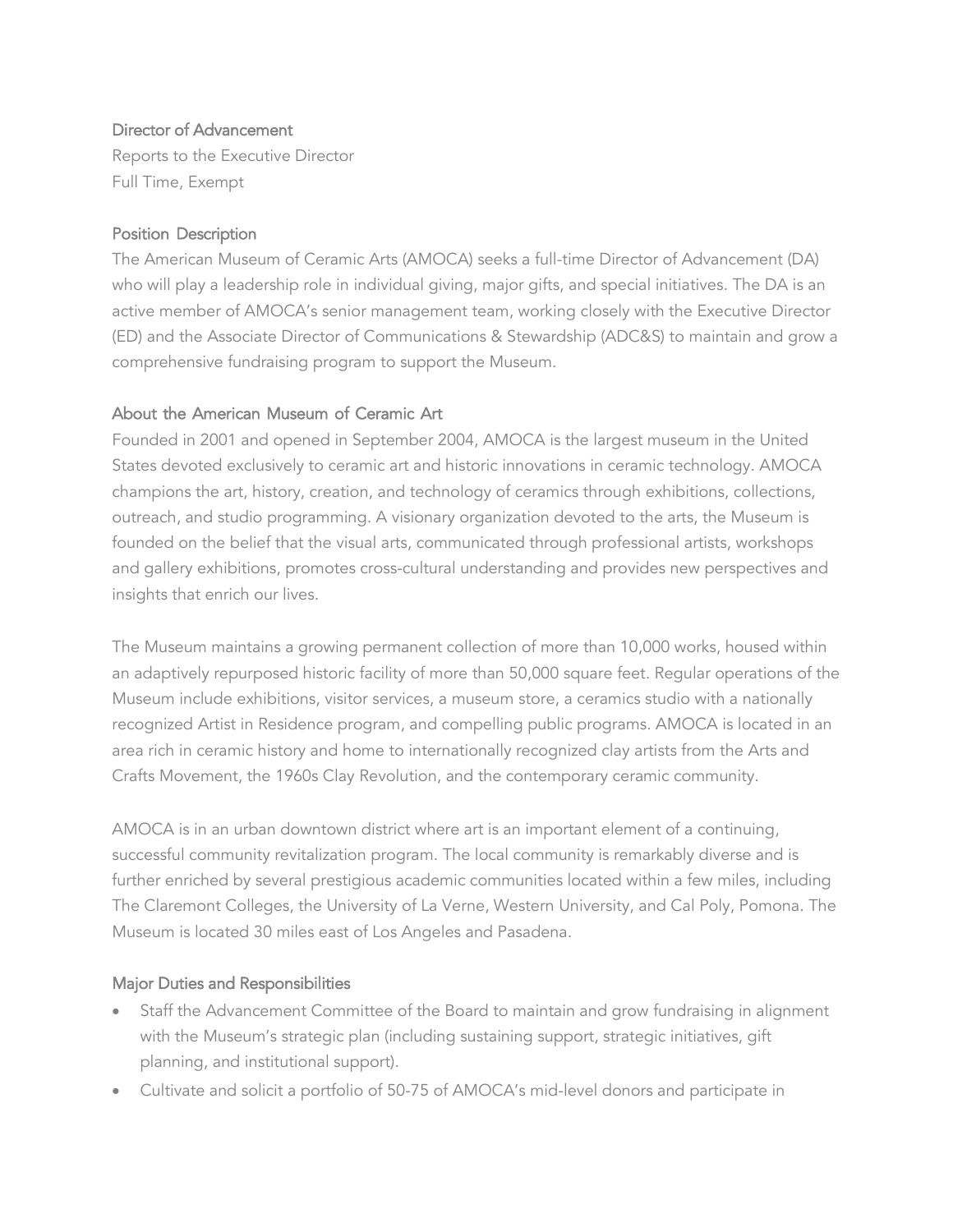identifying and stewarding 25-50 large donors and foundations.

- Maintain and grow relationships with this portfolio of donors through regular emails, letters, phone calls, visits, photographs, and videos connecting donors to Museum activities and programs.
- Serve as a responsive point of contact for major donor inquiries (including by email, phone, and text).
- Maintain accurate and complete donor records, including contact reports and gift agreements.
- Produce and maintain fundraising dashboards and reports, monitor development goals and statistics, and provide recommendations for improvements.
- Serve as appropriate as a representative for AMOCA in local and regional committees, task forces, and community groups.
- In collaboration with ED and the Board of Directors:
	- o support AMOCA's current and future campaign, focusing on cultivation and solicitation of donors.
	- o plan, produce and staff 2-4 regional donor events annually for the DA portfolio ("Behind the Scenes/Circle Events").
- In collaboration with the ED and ADC&S:
	- o participate in grant proposal writing, monitoring grant requirements/timelines, and reporting.
	- o lead production of AMOCA's annual report and quarterly board reports.
- Collaborate with the ADC&S on:
	- o annual sustaining support through existing and new campaigns, including an annual appeal and several targeted campaigns (e.g., Giving Tuesday, lapsed member drives, etc.).
	- o all fundraising collateral materials, including website content, membership solicitations/incentives/campaigns, and digital appeals/direct mail appeals.
	- o planning and staffing AMOCA's onsite donor programs (Donor/Artist Receptions, Members Clay Days, etc.) and offsite donor events (Circle events).

## Desired Characteristics

- Proven ability to think strategically and creatively.
- Attention to detail and finely honed organizational skills.
- Strong writing, editing, and presentation skills.
- Intellectual curiosity, maturity, and sound judgment.
- Adept at working across multiple areas: digital marketing, print, content creation, and donor relations/strategic donor initiatives.
- Ability to communicate in an articulate manner with diverse audiences.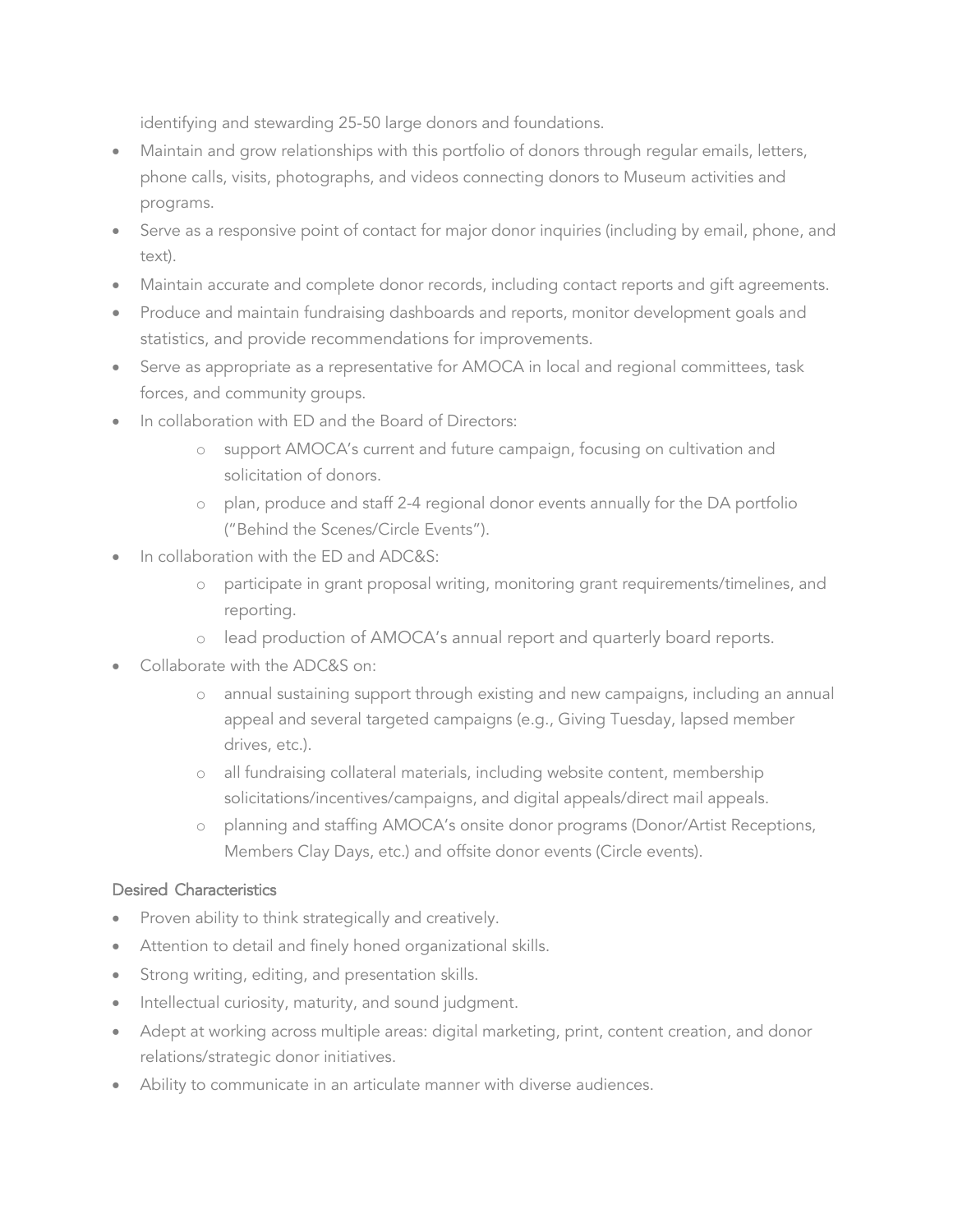- Strong interpersonal and listening skills.
- A "doer" with a willingness to work hands-on with limited resources to execute a variety of advancement programs and activities.
- Highly motivated, able to plan proactively, prioritize tasks, and manage competing priorities.
- Strong computer skills, including Microsoft Office Suite, Google Workspace, Adobe Suite, and donor management software.
- Proven ability to work independently and with a team, manage multiple concurrent projects, and meet deadlines.
- Ability to handle sensitive information with tact and discretion.
- Honesty, integrity, ability to adapt to change and provide solution-oriented approaches.
- Valid California driver's license.
- A sense of humor.

## **Qualifications**

- 2-4 years of experience cultivating prospective donors and soliciting gifts or relevant experience.
- Bachelor's degree or relevant experience preferred.
- Appreciation of and familiarity with the arts is desirable.

# Working Conditions

The Director of Advancement will work in general office and museum conditions. Evening and weekend hours will be required in conjunction with events and meetings. The position involves a significant amount of contact with museum staff, volunteers, donors, and the public that may be of a sensitive or confidential nature. Discretion and sound judgment are essential. The DA must be able to relate well to individuals from a variety of backgrounds and positively represent the Museum in these relationships. The position requires occasional travel.

## **Compensation**

Competitive compensation commensurate to applicant's experience (Range \$70-\$80K). Benefits include medical insurance (based on 50% Kaiser Gold), sick, vacation, and holiday pay.

# Application Process

Please send a letter of interest and resume to: [bgerstein@amoca.org.](mailto:bgerstein@amoca.org) Position will be open until filled.

# Equal Opportunity Employer

AMOCA is an Equal Opportunity Employer and does not discriminate based on race, religious